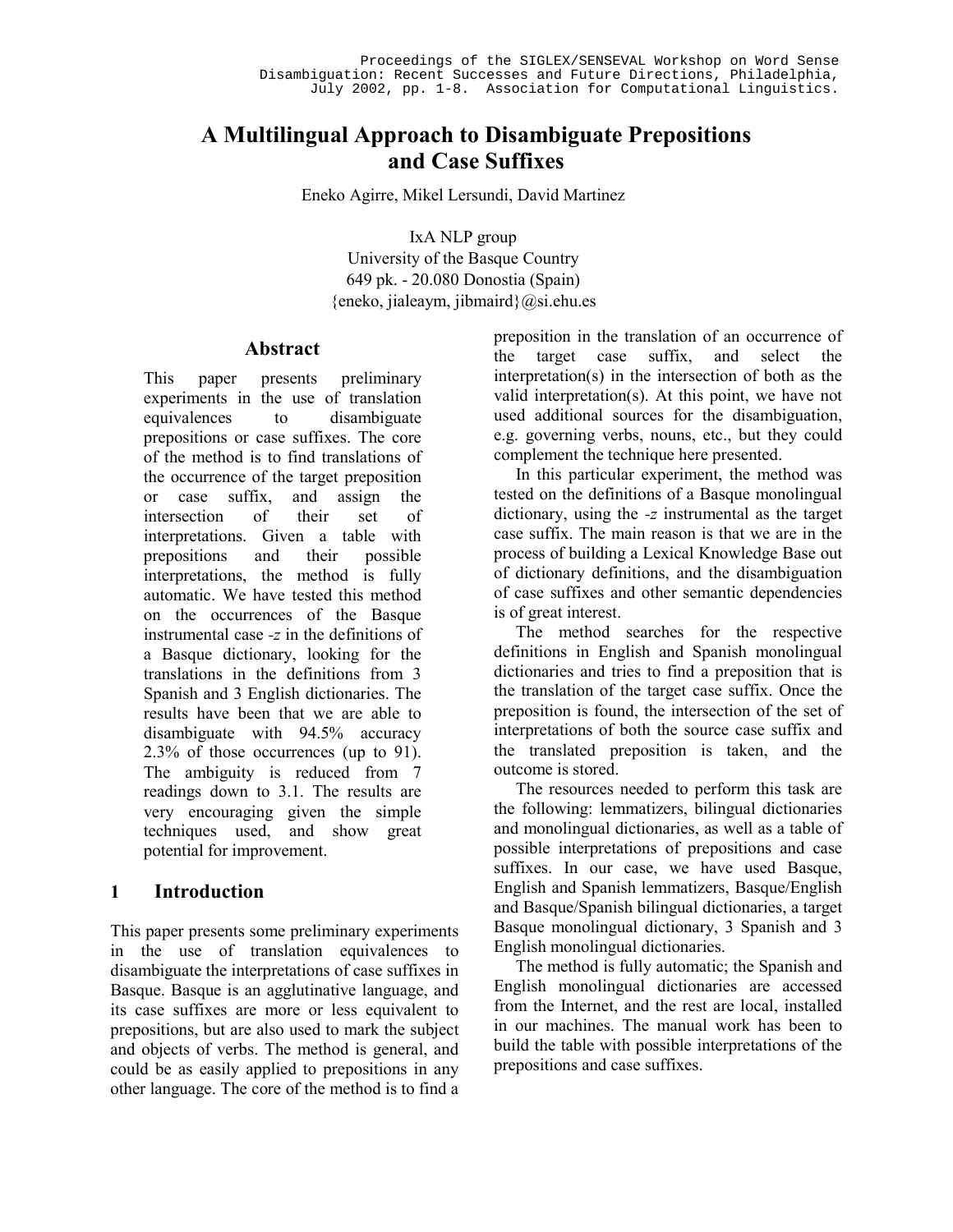<span id="page-1-0"></span>The paper is structured as follows. Section 2 presents the method for disambiguation in detail. Section 3 introduces the interpretations for the case suffix and the prepositions. The results are shown in Section 4, which are further discussed in Section 5. Finally, section 6 presents the conclusions and future work.

### **2 Method for disambiguation**

The goal of the method is to disambiguate between the possible interpretations of a case suffix appearing in any text. We have taken as the target text the definitions from a monolingual Basque dictionary *Euskal Hiztegia*, *EH* in short (Sarasola, 1996). The method consists on five steps:

- Extraction of the definitions in *EH* where the target case suffix occurs.
- Search of on-line Spanish and English dictionaries to obtain the translation equivalent of the definitions.
- Extraction of the target preposition from the translation definitions.
- Disambiguation based on the intersection of the interpretations of case suffix and prepositions.

We will explain each step in turn.

#### **2.1 Extraction of relations from** *EH*

Given a case suffix, in this step we will search the *EH* dictionary for occurrences of the case suffix. We first lemmatize and perform morphological analysis of the definitions (Aduriz et. al, 1996). The definitions that contain the target case suffix in a morphological analysis are extracted, storing the following information: the Basque dictionary entry of the definition, the lemma that has the case suffix, the case suffix, and the following lemma.

Below we can see a sample definition, its lemmatized version, and the two triples extracted from this definition. The occurrences of the instrumental *-z* are shown in bold.

Ildo iz. A1 **Goldeaz** lurra **irauliz** egiten den irekidura luzea<sup>1</sup>

l

```
/<@@lema ildo>/<ID>/ 
/<@@Adiera_string A1.>/<ID>/ 
/<@@Kategoria iz. >/<ID>/ 
"<Goldeaz>" 
   "golde" IZE ARR DEK INS NUMS MUGM 
"<lurra>" 
   "lur" IZE ARR DEK ABS NUMS MUGM 
"<irauliz>" 
   "irauli" ADI SIN AMM PART DEK INS MG 
"<egiten>" 
   "egin" ADI SIN AMM ADOIN ASP EZBU 
"<den>" 
  "izan" ADL A1 NOR NR HU ERL MEN ERLT
"<irekidura>" 
   "irekidura" IZE ARR DEK ABS MG 
"<luzea>" 
   "luze" ADJ IZO DEK ABS NUMS MUGM 
" < \frac{8}{5}. >"
   PUNT_PUNT 
golde#INS#lur2
```
Extracting lemma-suffix-lemma triples in this simple way leads to some errors (cf. section [5.1\)](#page-5-0). For instance, the first triple should rather be the dependency *golde#INS#irauli* (*plow#with#turn*, to be read in reverse order). We will see that even in this case we will be able to obtain correct translations and disambiguate the preposition correctly. Nevertheless, in the future we plan to use a syntactic parser to identify better the lemmas that are related by the case suffix.

### **2.2 Search for Spanish/English translations**

After we have a list of entries in the Basque dictionary that contain the lemma-suffix-lemma triple, we search for their equivalent definitions in Spanish and English. We first look up the entry in the bilingual dictionary, and then retrieve the

l

irauli#INS#egin

<sup>&</sup>lt;sup>1</sup> The literal translation of the definition is the following : *furrow, a long trench produced turning* 

*over the ground with a plow*.

<sup>2</sup> The translation of the first triple is *plow#with#ground*, to be read on reverse. The translation of the second is *turn#NULL#produce*, to be also read on reverse. In this second triple the instrumental case suffix is not translated explicitly by a preposition, but by a syntactic construct.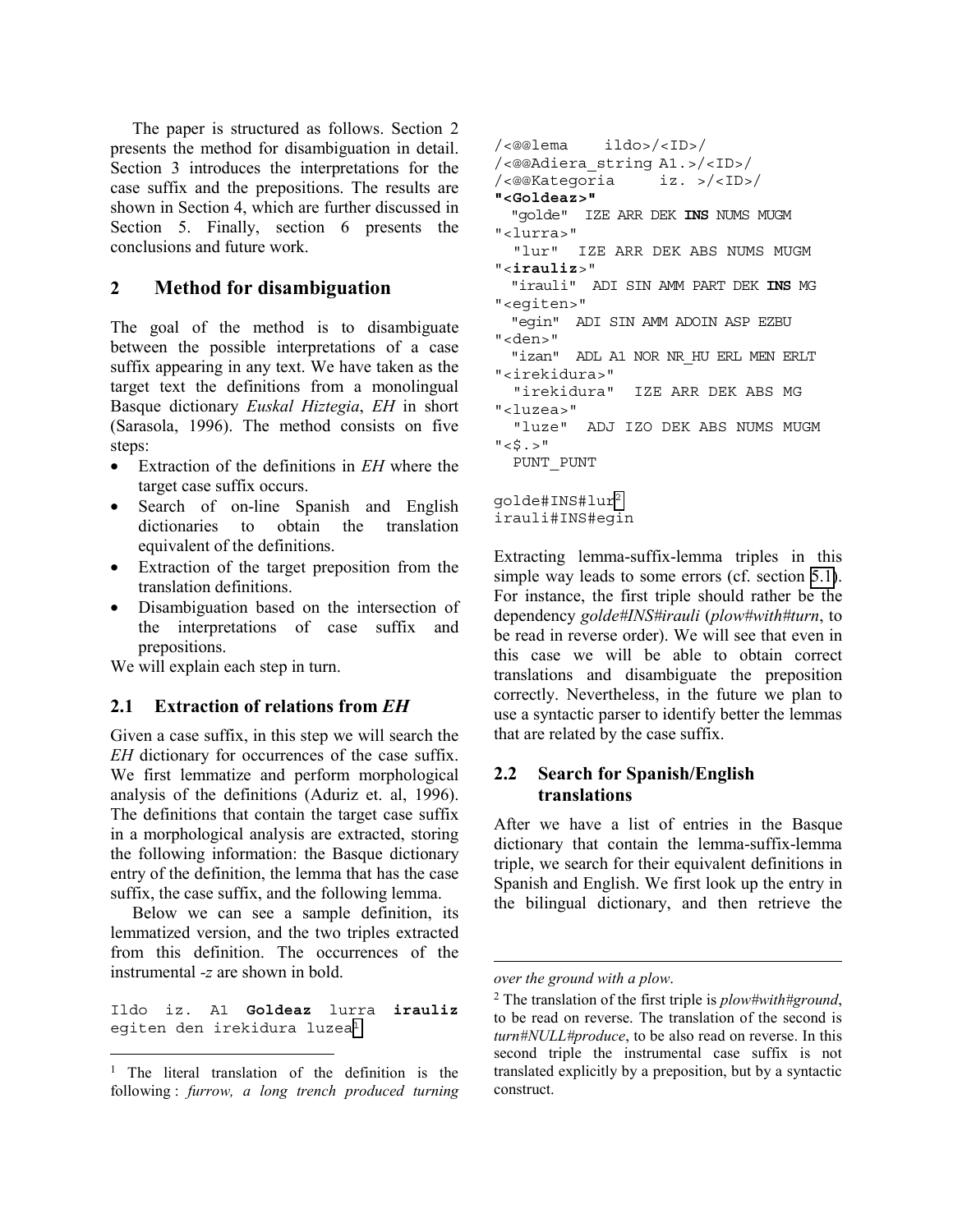definitions for each of the possible translations from the monolingual dictionaries.

We use two bilingual and 6 monolingual Machine Readable Dictionaries: *Morris* Basque/English dictionary (Morris, 1998) *Elhuyar*  Basque/Spanish dictionary (Elhuyar, 1996); English monolingual on-line dictionaries are: Cambridge (online), Heritage (online), and Wordsmyth (online); and Spanish monolingual on-line dictionaries are: Colmex (online), Rae (online), and Vox (online). The Basque dictionary and the bilingual dictionaries are stored in a local server, while the monolingual dictionaries are accessed from the Internet using a wrapper.

The incomplete list of the translation of *ildo* (*furrow* in English, *surco* in Spanish) is shown below. Note that we got two different definitions for *surco,* coming from different Spanish dictionaries.

furrow#A long , narrow , shallow trench made in the ground by a plow

surco#Excavación alargada , angosta y poco profunda que se hace paralelamente en la tierra con el arado , para sembrarla después

```
surco#Hendedura que se hace en la 
  tierra con el arado
```
### **2.3 Extraction of Spanish/English equivalent relations**

Given a list of definitions in Spanish and English, we search in the definition the translation of the Basque triple found in step [2.1,](#page-1-0) that is, we look for a triple of consecutive words where the first word is the translation of the last word in the Basque triple, the second word is a preposition (which corresponds to the Basque suffix) and the third word is the translation of the first word in the Basque triple. Between the preposition and the last word in the triple we allow for the presence of a determiner or an adjective in the text. More complex patterns could be allowed, up to full syntactic analyses, but at this point we follow this simple scheme.

Below we can find the triples for *golde#INS#lur*, obtained from the three definitions above. One triple is obtained twice from two different definitions.

```
furrow#ground#by#plow 
surco#tierra#con#arado 
surco#tierra#con#arado
```
Definitions that do not have a matching triple are discarded, leaving Basque triples without matching triple ambiguous. For instance we could not find triples for *irauli#INS#egin*(cf. example in section [2.1\)](#page-1-0). The instrumental suffix is sometimes translated without prepositions (in this case "*… made turning …*").

Looking up the bilingual dictionaries for translation requires lemmatization and Part of Speech tagging. For English we use the TnT PoS tagger (Brants, 2000) and WordNet for lemmatization (Miller et al., 1990). For Spanish we use (Atserias et al., 1998).

### **2.4 Disambiguation**

For each Basque case suffix, Spanish preposition and English preposition we have a list of interpretations (cf. Table 1). We assign the interpretations of the preposition to each Spanish/English triple. The intersection of all the interpretations is assigned to it.

Continuing with out example, we can see that the intersection between the interpretations of the English *by* preposition (three interpretations) and the interpretations of the Spanish *con* preposition (four interpretations) are **manner** and **instrument**. Therefore, we can say that the Basque *instrumental* case interpretation in this case will be **manner** or **instrument**.

furrow#ground#by a#plow# **manner instrument during-time** surco#tierra#con el#arado# **manner instrument cause containing**

golde#INS#lur#**instrument manner**

# **3 Interpretations for the instrumental case suffix and equivalent prepositions**

The method explained in the previous section is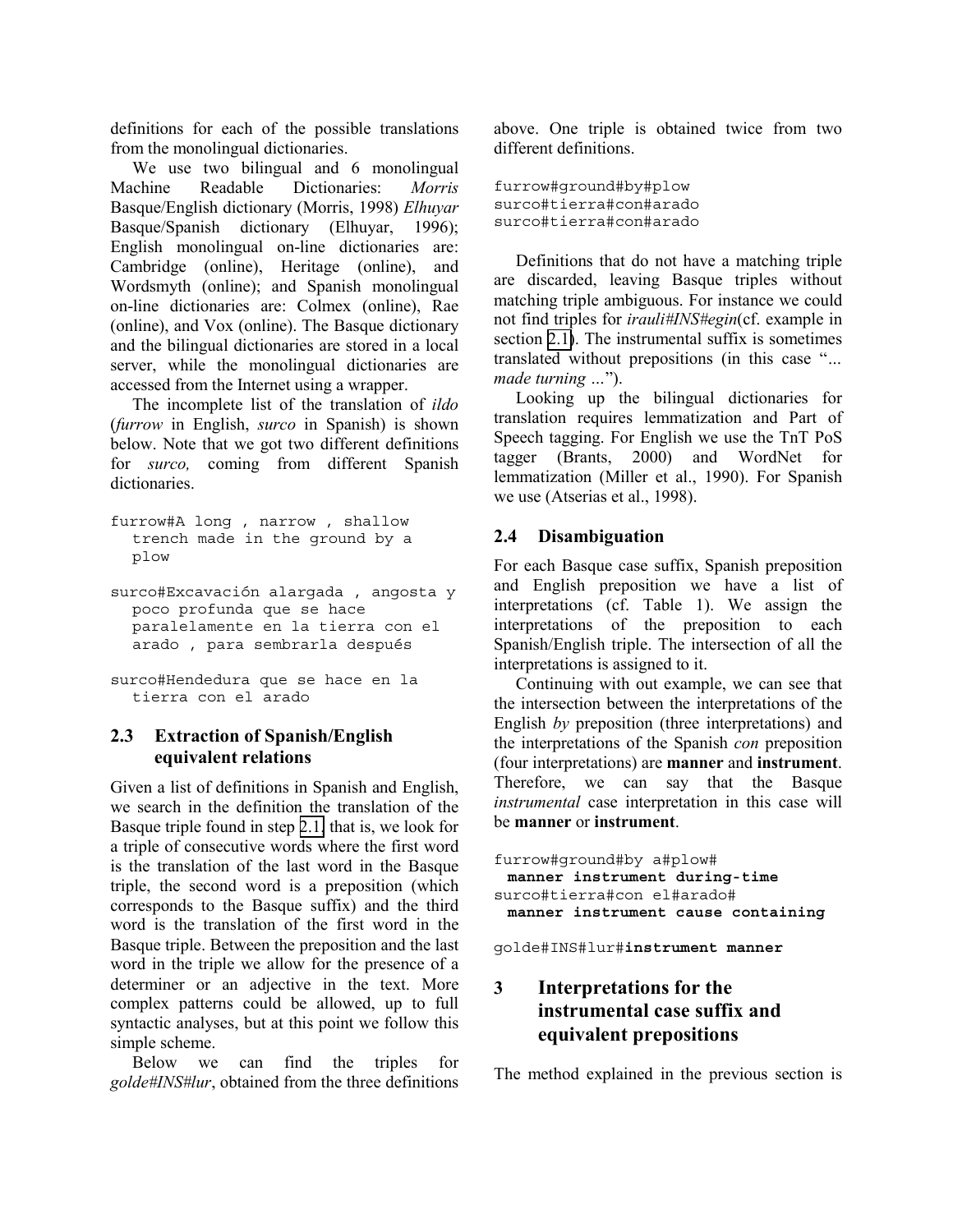fully automatic, and it only requires the list of interpretations for each case suffix and preposition. In this work, we want to evaluate if the overall approach is feasible, so we selected Basque as the target language and a single case suffix, *-z* the instrumental case. Table 1 shows the list of possible interpretations and Table 2 and 3 examples for each interpretation.

The sources for the interpretations of the instrumental case have been a grammar of Basque (Euskaltzaindia, 1985) and a bilingual dictionary (Elhuyar, 1996). Possible interpretations for Spanish and English prepositions have been taken from an English dictionary (Cambridge, online), a Spanish dictionary (Vox, online) and a Spanish grammar (Bosque & Demonte, 1999).

For this work we have taken a descriptive approach, but other more theoretically committed approaches are also possible. The overall method is independent of the set of interpretations, as it only needs a table of possible interpretations in the style of Table 1. Section [5.4](#page-6-0) further discusses other alternatives.

In order to disambiguate the occurrences of the instrumental case suffix we have taken the Spanish and English translations for this case suffix. The list of possible translations is preliminary and covers what we found necessary to make this experiment. Table 1 shows the list of prepositions and interpretations for Spanish and English. Examples of the interpretations can be found in Table 2. The Spanish preposition *de* had the same interpretations as the instrumental case suffix (cf. Table1), so it was discarded.

# **4 Results**

The instrumental case occurs in 4,004 different definitions in the *EH* dictionary. The algorithm in Section [2](#page-1-0) was applied to all these definitions, yielding a result for 125 triples, 3.1% of the total. The triples for which we had an answer were tagged by hand independently, i.e. not consulting the results output by the algorithm. The handtagged set constitutes what we call the gold standard.

A single linguist made the tagging, consulting other teammates when in doubt. Apart from marking the interpretation, there were some other special cases.

- 1. In some of the examples, the instrumental case was part of a more complex scheme, and was tagged accordingly:
	- Part of a postposition (XPOST), e.g. *-en bidez* (by means of) or *-en ordez* (instead of).
	- Part of a conjunction (XLOK), e.g. *batez ere* (specially).
	- Part of a compounded suffix –*zko* (XZKO), which results from the aggregation of the instrumental *–z* with the location genitive -*ko*.
- 2. There were three errors in the lemmatization process (XLEM), due to lexicalized items, e.g. *gizonezko* (meaning male person).
- 3. Finally, the relation in the definition was sometimes wrongly retrieved, e.g.
	- The triple would contain the determiner or an adjective instead of the dependencies. We thought that the algorithm would be able to work well even with those cases, so we decided to keep them.
	- The triple contains a conjunction  $(X)$ : these were tagged as incorrect.

Table 4 shows the amount of such cases, alongside the frequency of each interpretation. The most frequent interpretation is *instrument*. In seven examples, the linguist decided to keep two interpretations: *instrument* and *manner*. In a single example, the linguist was unable to select an interpretation, so this example was discarded.

The output of the algorithm was compared with the gold standard, yielding the accuracy figures in Table 5. An output was considered correct if it yielded at least one interpretation in common with the gold standard. The accuracy is given for each dictionary in isolation, or merging all the results (as mentioned in section [2,](#page-1-0) when two dictionaries propose interpretations for the same triple, their intersection is taken). The remaining ambiguity is 3.1 overall.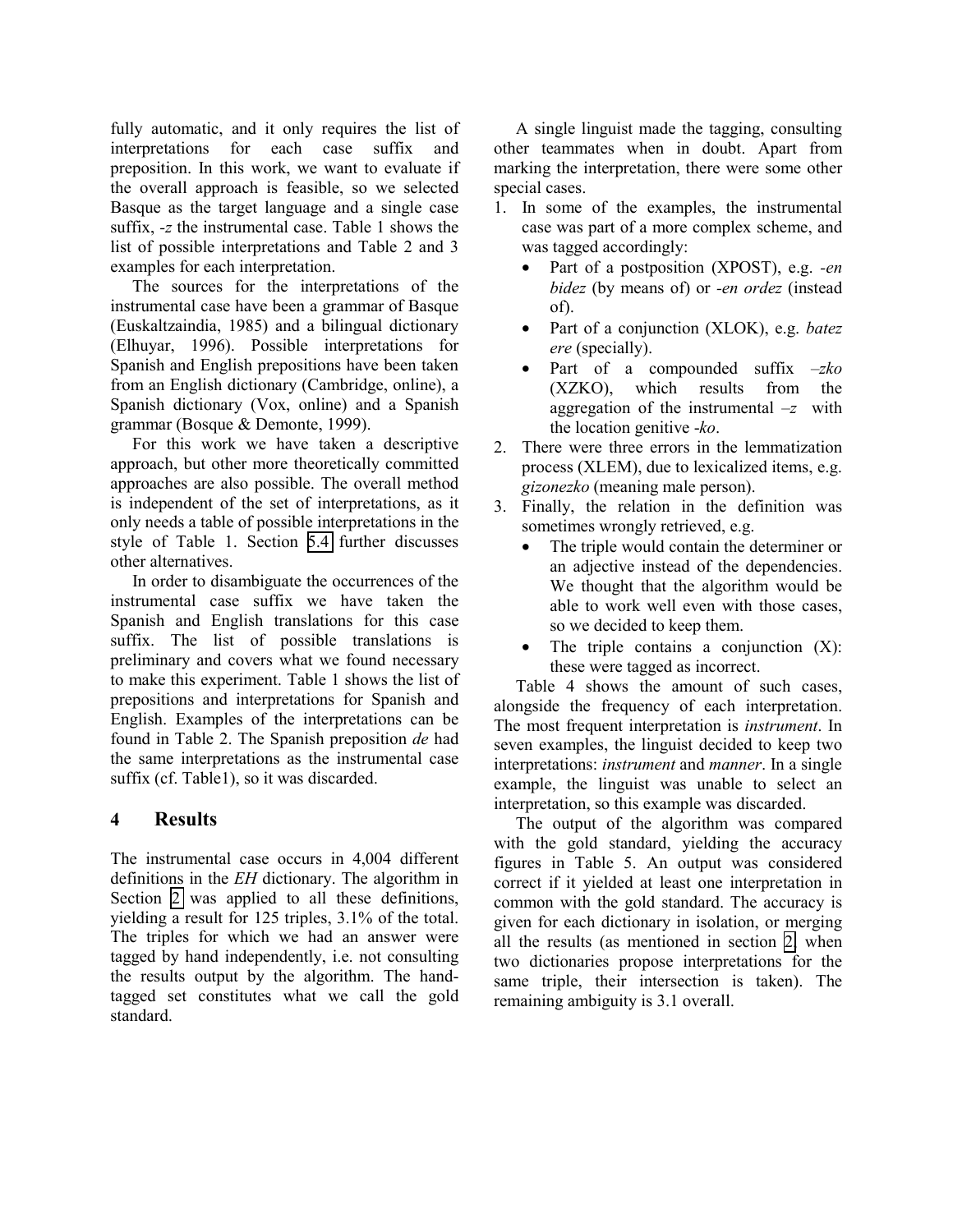|             | <b>Basque</b> | English |    |      | Spanish     |    |     |   |    |
|-------------|---------------|---------|----|------|-------------|----|-----|---|----|
|             | $-z$ (ins.)   | of      | by | with | 1n          | de | con | a | en |
| theme       | X             | X       |    |      | $\mathbf x$ | X  |     | X |    |
| during-time | X             | X       | X  |      |             | X  |     |   |    |
| instrument  | X             |         | X  | X    | X           | X  | X   |   | X  |
| manner      | X             |         | X  |      | X           | X  | X   | X | X  |
| cause       | X             | X       |    | X    | X           | X  | X   |   |    |
| containing  | X             | X       |    | X    | X           | X  | X   |   |    |
| matter      | X             | X       |    |      |             | X  |     |   |    |

**Table 1**: interpretations for the instrumental case in Basque and its equivalents in English and Spanish.

|             | <b>Basque</b>                               | <b>English</b>                            |  |  |
|-------------|---------------------------------------------|-------------------------------------------|--|--|
| theme       | Seguru nago horretaz                        | I'm sure of that                          |  |  |
|             | Matematikaz asko daki                       | He's an expert in maths                   |  |  |
| during-time | Arratsaldez lasai egon nahi dut             | I like to relax of an evening             |  |  |
|             | Gauez egin dut                              | I did it by night                         |  |  |
| instrument  | Autobusez etorri naiz                       | I have come by bus                        |  |  |
|             | Belarra segaz moztu                         | To cut grass with a scythe                |  |  |
|             | Euskaraz hitz egin                          | To speak in Basque                        |  |  |
| manner      | Animali baten hestea betez egindako haragia | A meat preparation made by filling an     |  |  |
|             |                                             | animal intestine                          |  |  |
|             | Ahots ozen batez                            | In a loud voice                           |  |  |
| cause       | Haren aitzakiez nekatuta nago               | Sick of his excuses                       |  |  |
|             | Beldurrez zurbildu                          | To turn white of fear                     |  |  |
|             | Kanpoan lan egitea baztertu zuenez, lan-    | In refusing to work abroad, she missed an |  |  |
|             | aukera ederra galdu zuen                    | excellent job opportunity                 |  |  |
| containing  | Edalontzia ardoz beteta dago                | The glass is full of wine                 |  |  |
|             | Txapelaz dagoen gizona                      | The man with the beret on                 |  |  |
|             | Ilez estalia                                | Cover in hair                             |  |  |
| matter      | Armairua egurrez egina dago                 | The wardrobe is made of wood              |  |  |

**Table 2**: examples in Basque and English for the set of possible interpretations.

|             | <b>Basque</b>                        | <b>Spanish</b>                       |
|-------------|--------------------------------------|--------------------------------------|
| theme       | Mariaz aritu dira                    | Han mencionado a Maria               |
|             | Honetaz ziur naiz                    | Estoy seguro de esto                 |
| during-time | Gauez egin dut                       | Lo he hecho de noche                 |
| instrument  | Belarra segaz moztu                  | Cortar la hierba con la guadaña      |
|             | Euskaraz hitz egin                   | Hablar en vasco                      |
|             | Hiria harresiz inguratu dute         | Han cubierto la ciudad de murallas   |
| manner      | Oinez etorri zen                     | Vino a pie                           |
|             | Ahots ozen batez                     | En voz alta                          |
|             | Bere familiaren laguntzaz erosi zuen | Lo compró con la ayuda de su familia |
|             | Berdez margotzen ari dira            | Lo estan pintando de verde           |
| cause       | Beldurrez zurbildu                   | Con el miedo me quedé pálido         |
|             | Maitasunez hil                       | Morir de amor                        |
| containing  | Edalontzia ardoz beteta dago         | El baso esta lleno de vino           |
|             | Txapelaz dagoen gizona ikusi dut     | He visto a un hombre con boina       |
| matter      | Armairua egurrez egina dago          | El armario está hecho de madera      |

**Table 3**: examples in Basque and Spanish for the set of possible interpretations.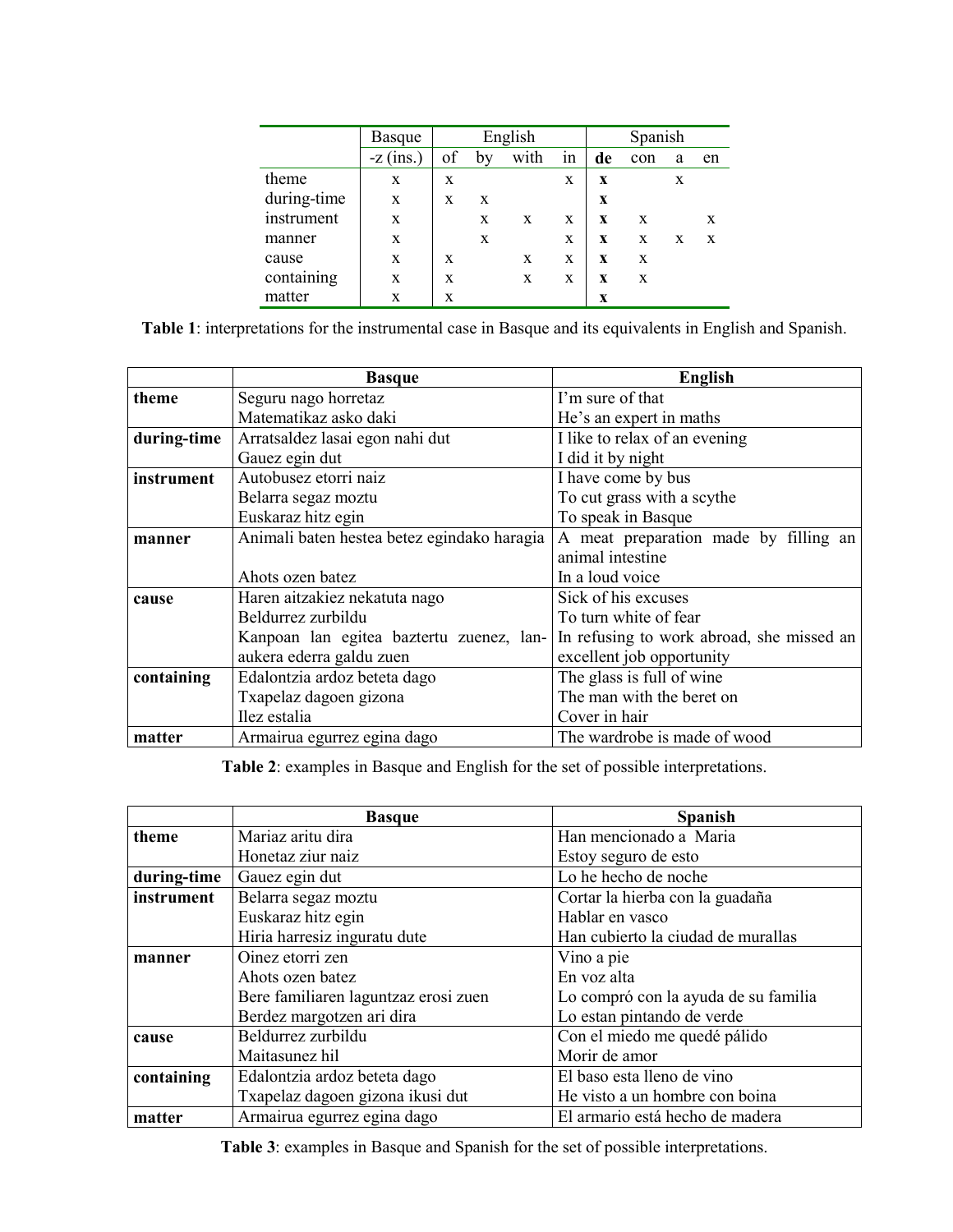<span id="page-5-0"></span>Table 4 also shows the most frequent baseline (MF), constructed as follows: for each occurrence of the suffix, the three most frequent interpretations are chosen. The accuracy of this baseline is practically equal to that of the algorithm. Note that the frequency is computed on the same sample where it is applied, yielding better results than it should.

### **5 Discussion**

The obtained results show a very good accuracy, leaving a remaining ambiguity of 3.1 results per example. This means that we were able to discard an average of 4 readings for each of the examples, introducing only 5.5% of error. The results are practically equal to the most frequent baseline, which is usually hard to beat using knowledgebased techniques.

Coverage of the method is very low, only 2.3%, but this was not an issue for us, as we plan to couple this method with other Machine Learning techniques in a bootstrapping framework. Nevertheless, we are still interested in increasing the coverage, in order to obtain more training data.

Next, we will analyze more in depth the causes of the low coverage, the sources of the errors and ambiguity and the interpretations of case suffixes and prepositions.

### **5.1 Sources of low coverage**

As soon as we started devising this method, it was clear to us that the coverage will be rather low. The main reason is that different dictionaries tend to give different details in their definitions, or use differing paraphrases. This fact is intrinsic to our method, and accounts for the large majority of missing answers.

On the other hand, the simple method used to find triples means that a change in the order of the complements will cause our method to fail looking for a translation triple. Syntactic analysis, even shallow parsing methods, will help increase the coverage.

Another source of discarded triples are the cases where the suffix is not translated by a preposition, e.g. the relation is carried out by a subject or direct object. When syntactic analysis is

| #              | interpretation         |
|----------------|------------------------|
|                |                        |
| 8              | <b>XPOST</b>           |
| 1              | <b>XLOK</b>            |
| 12             | <b>XZKO</b>            |
| 3              | <b>XLEM</b>            |
| $\overline{9}$ | X                      |
| 1              | No interpretation      |
| 34             | <b>Total discarded</b> |
| 37             | instrument             |
| 35             | containing             |
| 7              | instrument manner      |
| 6              | manner                 |
| 5              | theme                  |
| 1              | cause                  |
| $\overline{0}$ | matter                 |
| $\overline{0}$ | during-time            |
| 91             | <b>Total kept</b>      |

**Table 4:** frequency of tags in gold standard.

| Dictionary   | total | correct | accur. | ambig. |
|--------------|-------|---------|--------|--------|
| cambridge    | 16    | 15      | 0.938  | 4.0    |
| Am. heritage | 34    | 32      | 0.941  | 3.2    |
| wordsmith    | 26    | 26      | 1.000  | 3.7    |
| Colmex       | 10    | 9       | 0.900  | 2.6    |
| vox ya       |       |         | 1.000  | 2.8    |
| Rae          | 26    | 25      | 0.962  | 2.8    |
| overall      | 91    | 86      | 0.945  | 3.1    |
| MF baseline  | 91    | 85      | 0.934  | 3.0    |

**Table 5:** results for each of the dictionaries, overall combination for all and the most frequent baseline.

performed, we also plan to incorporate the interpretations of the other syntactic relations.

### **5.2 Sources of error**

Only five errors we made by the algorithm, which were caused by the wrong triple pairings, especially when the Basque triple contained a determiner instead of the related word. Examples:

- xixta/prick: punta **batez** osatua/made by **a** needle

- luma/feedle: odi **batez** osatua/wake made by **a** submarine

There errors could be avoided using a syntactic parser. Other wrong pairings were caused by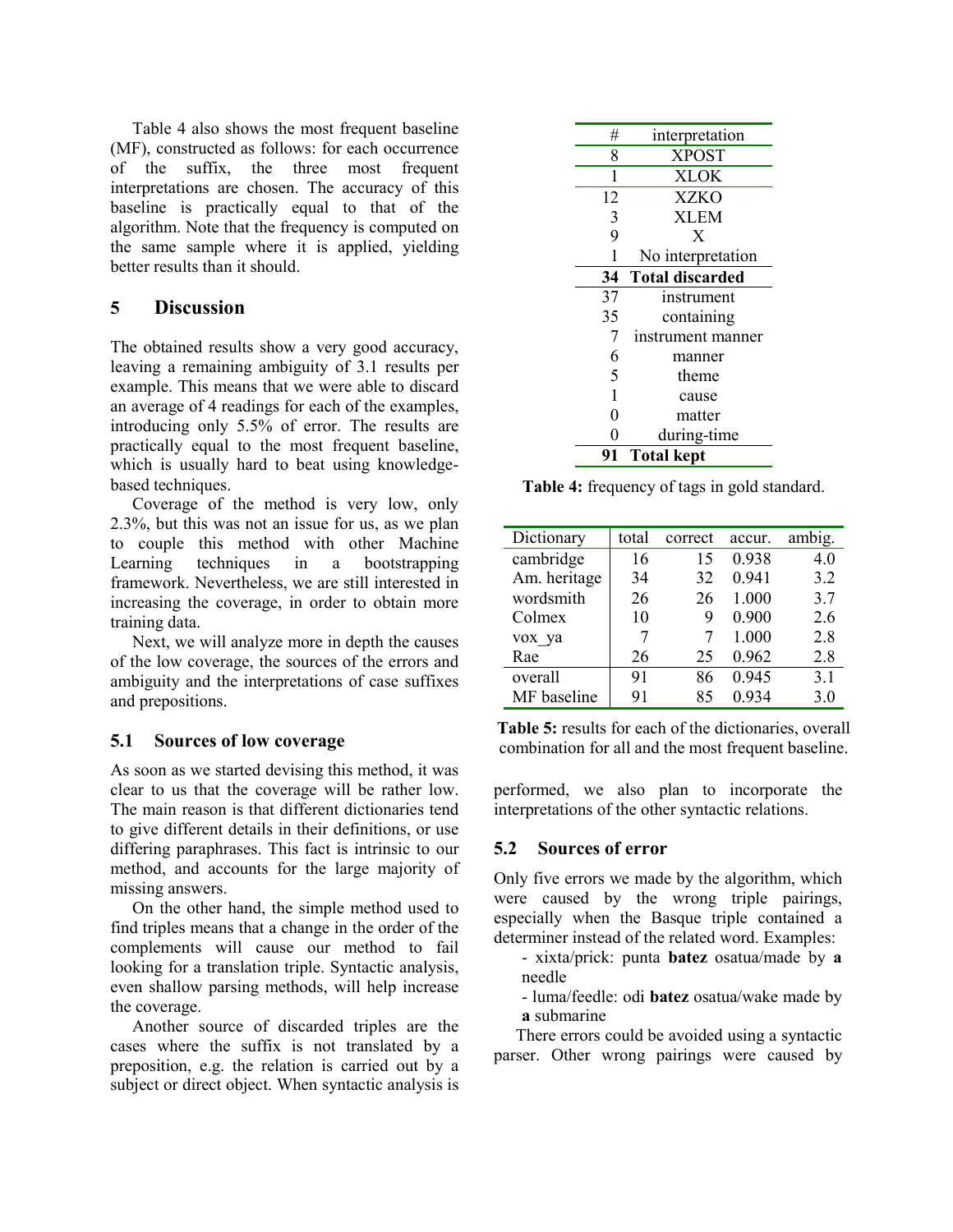<span id="page-6-0"></span>errors in the English PoS tagger, or chance made the algorithm find an unrelated definition.

### **5.3 Remaining ambiguity**

The amount of readings left by our method in this experiment is rather high, around 3.1 readings compared to 7 possible readings for the instrumental. This is a strong reduction but we would like to make it even smaller.

We plan to study which is the source of the residual ambiguity. Alternative sets of interpretations (cf. Section 5.4) with coarser grained differences and smaller ambiguity, could yield better results. Another alternative is to explore more infrequent translations of the case suffixes, which might yield a narrower overlap. This is the case for the instrumental case suffix being translated with *from*, *up*, etc.

#### **5.4 Interpretations of case suffixes and prepositions**

Different authors give differing interpretations for prepositions. It has been our choice to take a descriptive list of possible interpretations from a set of sources, mainly dictionaries and grammar books.

This work covers only the instrumental case suffix and its translations to English and Spanish. If tables for all case suffixes and prepositions were built, the method could be applied to all case suffixes and prepositions, yielding disambiguated relations in all three languages.

More theoretically committed lists of interpretations (Dorr et al., 1998; Civit et al., 2000; Sowa, 2000) should also be considered, but unfortunately we have not found a full account for all prepositions. If such a full table of interpretations existed, it could be very easy to apply our method, and obtain the outcome in terms of these other interpretations.

### **6 Conclusion and further work**

This paper presents preliminary experiments in the use of translation equivalences to disambiguate prepositions or case suffixes. The core of the method is to find translations of the occurrence of the target preposition or case suffix, and assign the

intersection of their set of interpretations. The method is fully automatic, given a table with prepositions and their possible interpretations.

We have tested this method on the occurrences of the Basque instrumental case *-z* in the definitions of a Basque dictionary. We have searched the translations in the definitions from 3 Spanish and 3 English dictionaries.

The results have been that we are able to disambiguate with 94.5% accuracy 2.3% of those occurrences (up to 91). The ambiguity is reduced from 7 readings down to 3.1. We think that these are very good results, especially seeing that there is room for improvement.

More specifically, we plan to apply surface syntactic analysis to better extract the dependency relations, which is the main source of errors. We would like to study other inventories of preposition interpretations, both in order to have better theoretical foundations as well as to investigate whether coarser grained distinctions would lead to a reduction in the ambiguity.

In the future, we plan to explore the possibility to feed a Machine Learning algorithm with the automatically disambiguated examples, in order to construct a full-fledged disambiguation algorithm following a bootstrapping approach. On the other hand, we would like to apply the method to the set of all prepositions and case suffixes, and beyond that to all syntactic dependencies. The results will be directly loaded in a Lexical Knowledge Base extracted from the Basque dictionary (Ansa et al., in prep.).

We also plan to explore whether this method can be applied to free running text, removing the constraint that the translations have to be definitions of the equivalent word.

Finally, this technique could be coupled with techniques that make use of the semantic types of the words in the context.

Overall, we found the results are very encouraging given the simple techniques used, and we think that it shows great potential for improvement and interesting avenues for research.

#### **Acknowledgments**

Mikel Lersundi and David Martinez were supported by Basque Government grants AE-BFI:98.217 and AE-BFI:01.2485. This work was